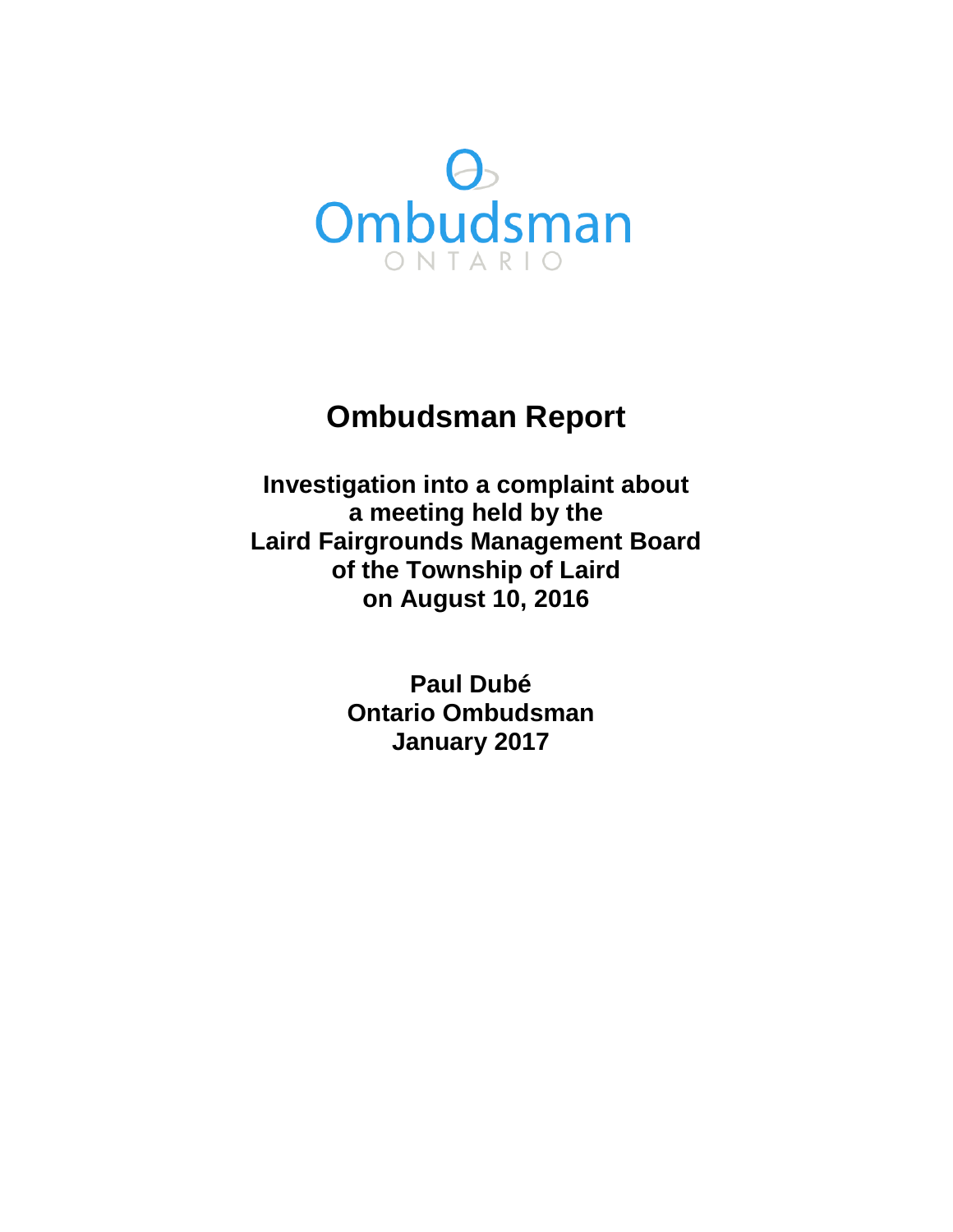## **Complaint**

- **1** My Office received a complaint that the Laird Fairgrounds Management Board discussed a matter in camera on August 10, 2016, contrary to the open meeting rules in the *Municipal Act, 2001* (the Act). The complainant alleged that the subject matter discussed did not fall within any of the prescribed exceptions in the Act.
- **2** Under the Act, all meetings of council, local boards, and committees of council must be open to the public, unless they fall within prescribed exceptions.

## **Ombudsman jurisdiction**

- **3** As of January 1, 2008, the Act gives citizens the right to request an investigation into whether a municipality has complied with the Act in closing a meeting to the public. Municipalities may appoint their own investigator or use the services of the Ontario Ombudsman. The Act designates the Ombudsman as the default investigator for municipalities that have not appointed their own.
- **4** The Ombudsman is the closed meeting investigator for the Township of Laird.
- **5** In investigating closed meeting complaints, we consider whether the open meeting requirements of the Act and the applicable procedure by-law have been observed.

### **Investigative process**

- **6** We notified the board and the township that we would be investigating this complaint on November 2, 2016. We obtained and reviewed the town's procedure by-law and by-laws applicable to the board. We reviewed relevant meeting materials, including the agenda, minutes, and closed session minutes for the August 10, 2016 meeting. We interviewed the township's Clerk, who is also the Secretary-Treasurer for the board, and all members of the board.
- **7** My Office received full co-operation in this matter.

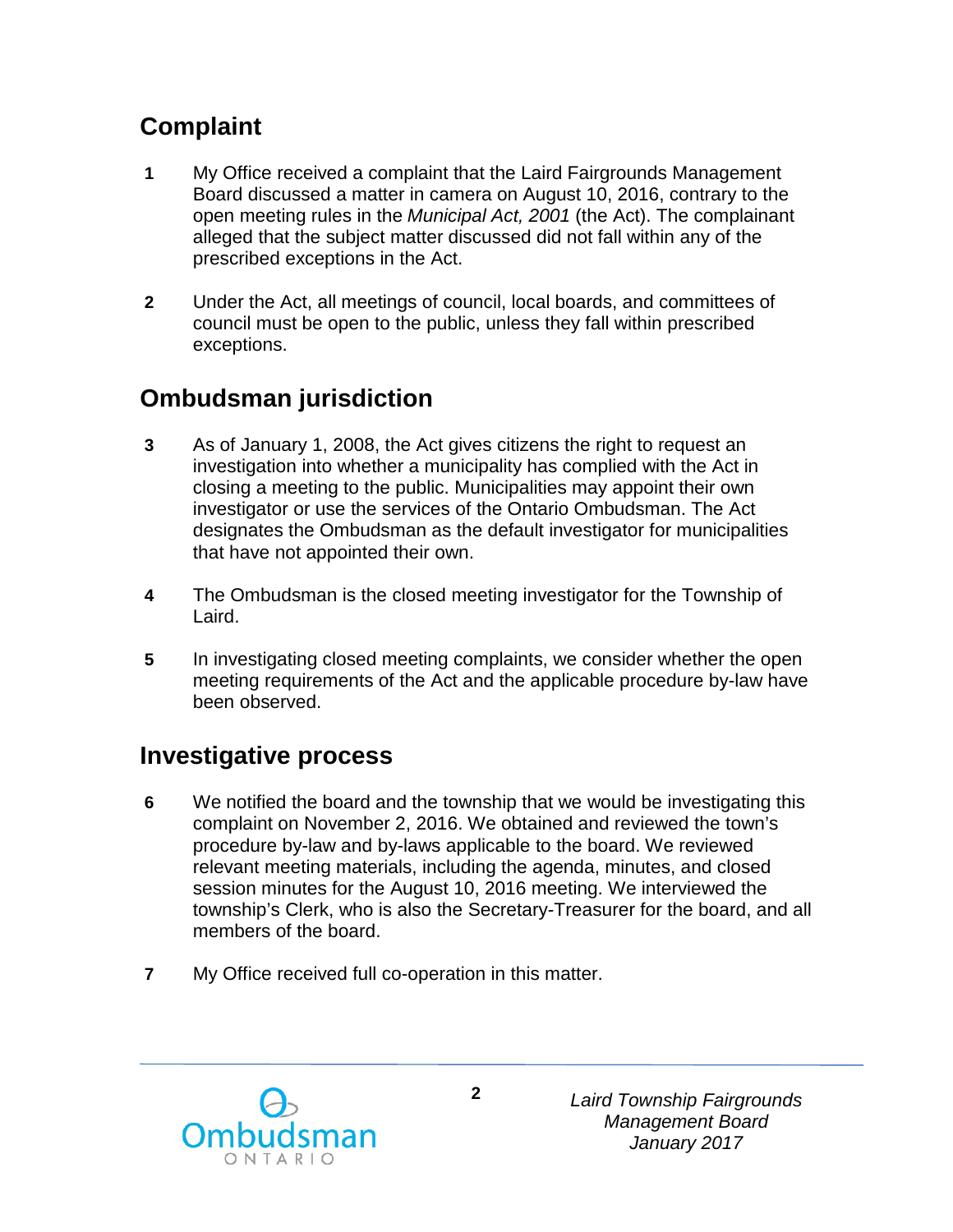## **Laird Fairgrounds Management Board**

- **8** The Laird Fairgrounds Management Board was created in 2000 to manage municipally-owned property used as fairgrounds, including a horse arena.
- **9** The horse arena was recently renovated by the municipality. It can be rented by members of the public. The municipality is currently in the process of developing rules for use of the arena.
- **10** The board has six members, including two members of council and four community members. The board also has a council alternate.
- **11** Before reviewing the August 10 meeting, we must determine whether the Laird Fairgrounds Management Board is subject to the open meeting rules. The open meeting rules in the *Municipal Act* apply only to a municipal council, a local board, or a committee of either of them.
- **12** A body is a committee of council if at least 50% of its members are members of one or more councils or local boards. A body can also be a committee if deemed so by municipal by-law.
- **13** The Laird Fairgrounds Management Board is not composed of at least 50% members of council or a local board, as only two of the six members are also members of council.
- **14** However, the Clerk, who also acts as Secretary-Treasurer for the board, told us that the board is a committee of council pursuant to a municipal bylaw passed by council in 2012.
- **15** The board was established by by-law 779-00 in July 2000. The enabling by-law provided for 12 members, including one council member, and stated that the board was established to manage the Laird Fairgrounds on municipal property.
- **16** In August 2012, council passed by-law 927-12 to update the enabling bylaw for the board. The update reduces the board's membership from 12 to 5 members – two from the local agricultural society, one from council, and two general members of the public. It states that council may appoint additional members by resolution.
- **17** Council appoints board members annually based on recommendations provided by the agricultural society. The board then elects its own chair



*Laird Township Fairgrounds Management Board January 2017*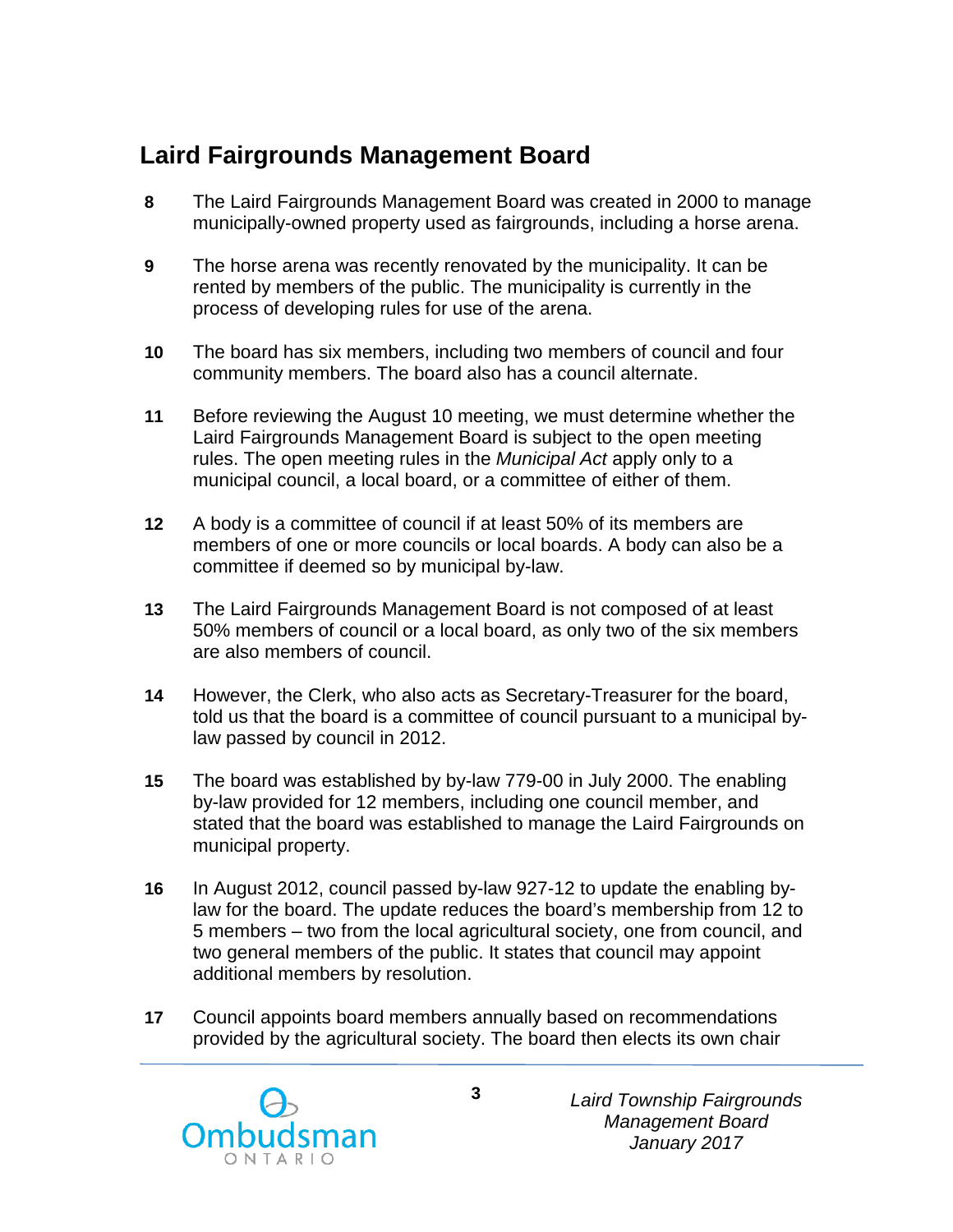and secretary, advising council of those appointments. The board's treasurer is to be the township's treasurer. The by-law states that the board "shall act on behalf of the Council as a committee for activities relating to expenditures and revenues" relating to the fairgrounds.

**18** The Laird Fairgrounds Management Board is a committee of council for the Township of Laird, subject to the open meeting rules.

#### **Committee procedures**

- **19** The board's establishing by-law states that the board shall conduct all meetings "open to the public," noting that no person can be excluded except for improper conduct. The board is required to keep minutes. The by-law does not provide for closing meetings.
- **20** The township's procedure by-law provides for closed meetings of council or committees. The by-law reflects the open meeting rules in the *Municipal Act* with respect to resolutions to close a meeting, voting during a closed session, and the closed meeting exceptions. However, the by-law does not reference the exception in subsection 239(3.1) for education or training sessions, or the exception in subsection 239(3)(b) for discussions about an ongoing investigation by our Office, an appointed closed meeting investigator, or an appointed ombudsman.
- **21** The Township of Laird should amend its procedure by-law to accurately reflect all the closed meeting exceptions in the *Municipal Act, 2001*.

#### **Meeting on August 10, 2016**

- **22** A regular meeting of the Laird Fairgrounds Management Board was scheduled for August 10 at 7:30 p.m. at the township office. The agenda included items identified as "New Business," including reviewing draft rules for the horse arena and surrounding area, reviewing rental rates and a rental agreement.
- **23** No closed session was listed on the agenda.
- **24** According to the meeting minutes, all members of the committee attended the meeting, including the council alternate (Wayne Junor). There were seven members present, as well as the Secretary-Treasurer, who is the township's Clerk.



*Laird Township Fairgrounds Management Board January 2017*

**4**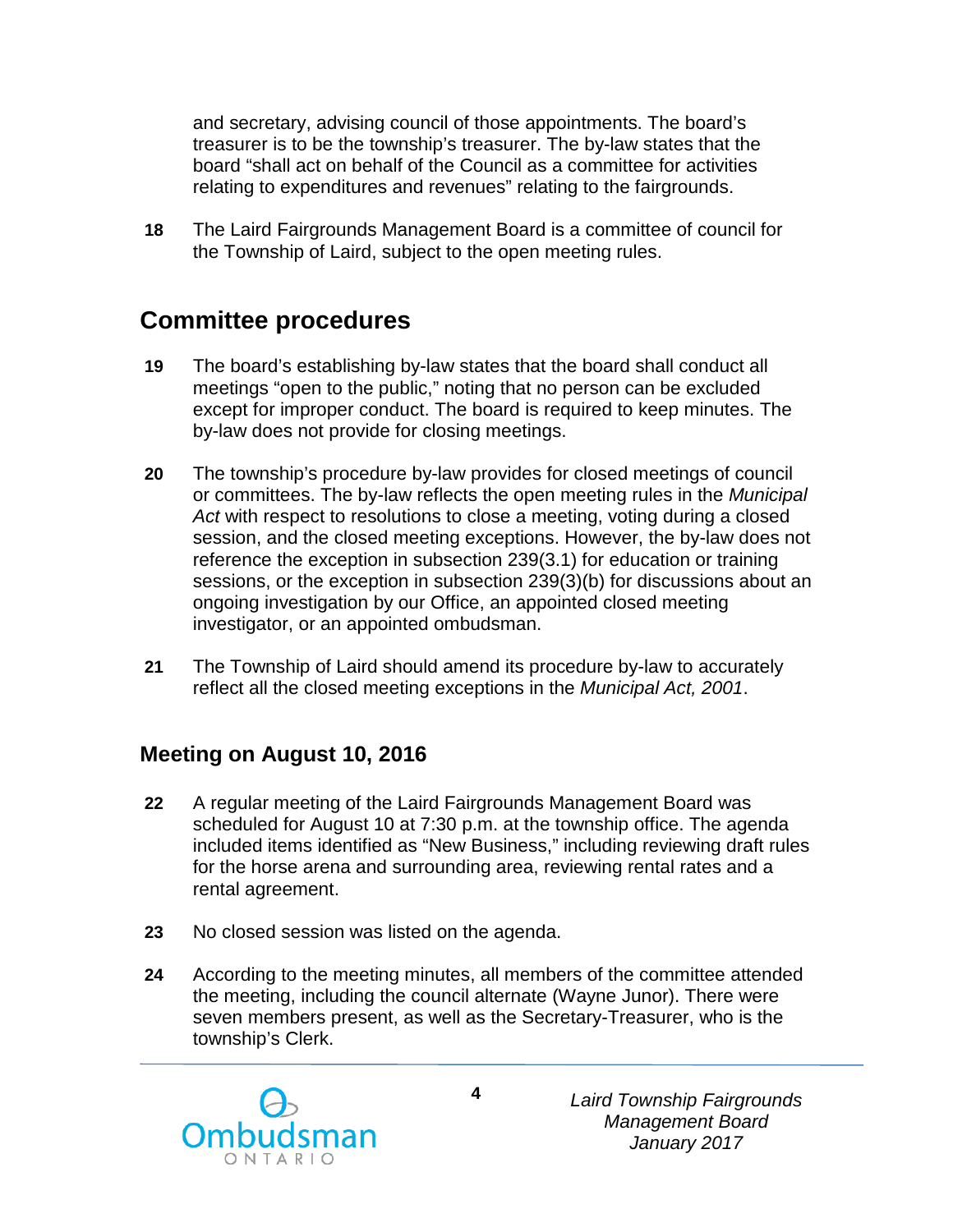- **25** During the open portion of the meeting, the board discussed the draft rules for use of the horse arena, and commented on the need for water to be applied to the surface of the arena prior to use. Members told us that, because the arena was recently renovated by the township, the township wants to maintain it in good condition.
- **26** We were told that members of the public at the meeting were allowed to make comments. Comments were made about the conduct of a member of the board and an employee of the township during an incident at the horse arena the day before the meeting.
- **27** The board voted to close the meeting to discuss "personal issues."
- **28** During the closed session, the board discussed the incident at the arena that involved township employees, members of the board, and members of the public.
- **29** The Secretary-Treasurer provided a report to the board that identified individuals by name and described their alleged conduct during the incident.
- **30** Board members told us that the discussion focused on the conduct of individuals involved in the incident, including allegations made about that conduct.
- **31** During the course of the in camera discussion, board members noted that the ongoing development of rules for rental of the horse arena may prevent such incidents from occurring in the future.
- **32** The in-camera meeting lasted for approximately 15 to 30 minutes. The board did not report back to the public when it came back to open session.

#### **Analysis**

- **33** The resolution to close the meeting on August 10 referred to "personal issues." There is an exception in s. 239(2)(b) of the *Municipal Act* for discussions about personal matters about an identifiable individual.
- **34** Discussions under this exception must be about an individual in their personal capacity, rather than their official capacity. However, information



*Laird Township Fairgrounds Management Board January 2017*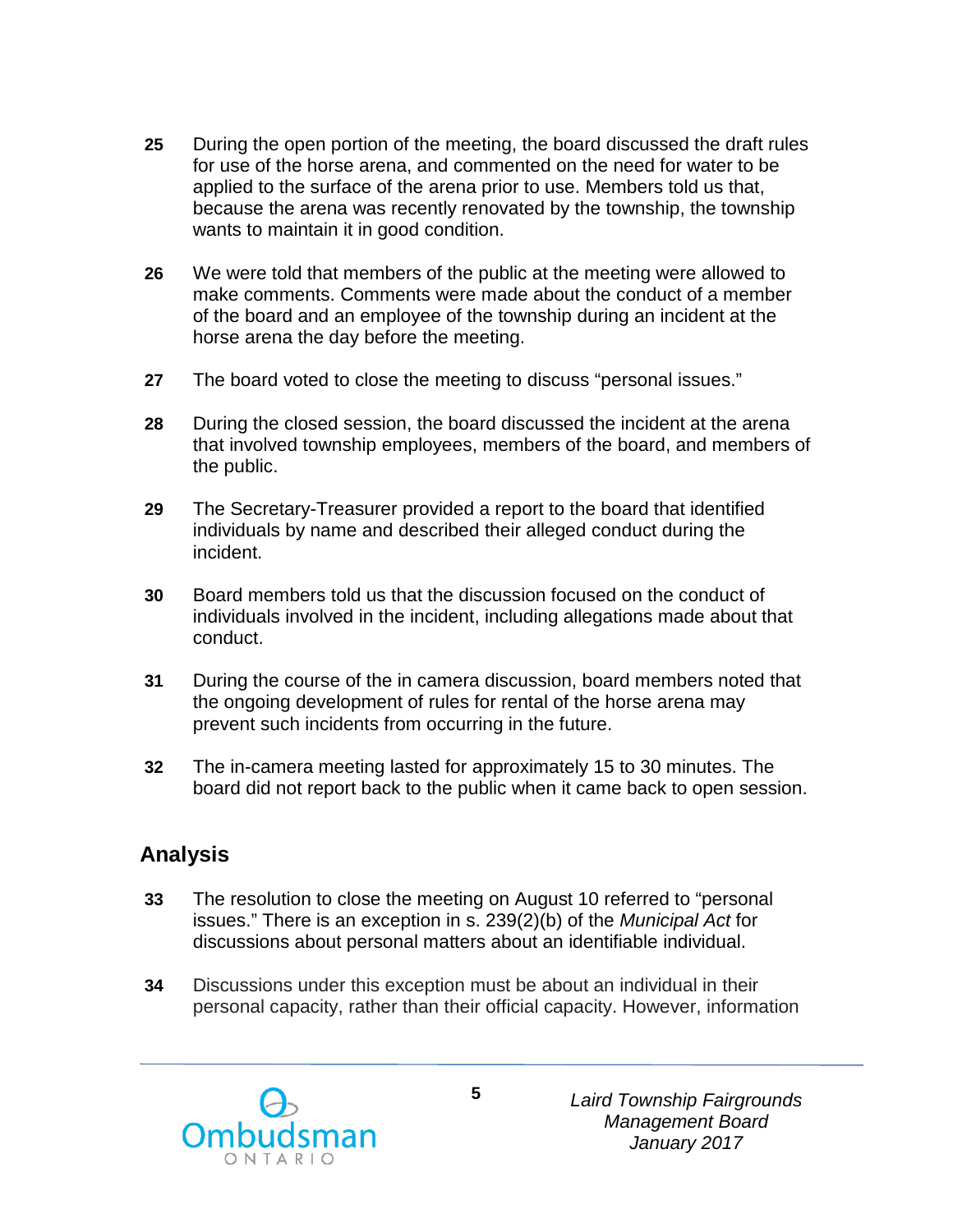about an individual in their official capacity can take on a more personal nature if it relates to scrutiny of that individual's conduct.<sup>[1](#page-5-0)</sup>

- **35** The discussion in camera on August 10 focused on the conduct of various individuals identified by name. The board discussed allegations about conduct outside the scope of the individuals' official roles.
- **36** During the closed meeting, board members referenced the ongoing effort to develop rules for renting the horse arena. However, this was not the focus of the discussion, and no information was discussed beyond what had already been discussed during the open portion of the August 10 meeting. The arena rules were referenced as part of the discussion about the conduct of identifiable individuals.
- **37** The discussion fit within the exception in s. 239(2)(b) for personal matters about an identifiable individual.
- **38** The board is composed of members of council and volunteer members of the public. The members of the public told us that they have not received training on the open meeting rules or the board's obligations under the *Municipal Act*. The Mayor and Clerk told us that the township would be open to providing training on the open meeting rules to the board.
- **39** The Township of Laird should ensure that all members of its committees receive training with respect to the open meeting rules.

## **Opinion**

 $\overline{a}$ 

**40** The Laird Fairgrounds Management Board is a committee of the Township of Laird. The committee did not contravene the *Municipal Act, 2001* or the Township of Laird's procedure by-law when it discussed a matter in camera on August 10, 2016. The discussion fit within the exception for personal matters about an identifiable individual.

<span id="page-5-0"></span><sup>1</sup> IPC Order MO-2519, Township of Madawaska Valley, April 29, 2010.